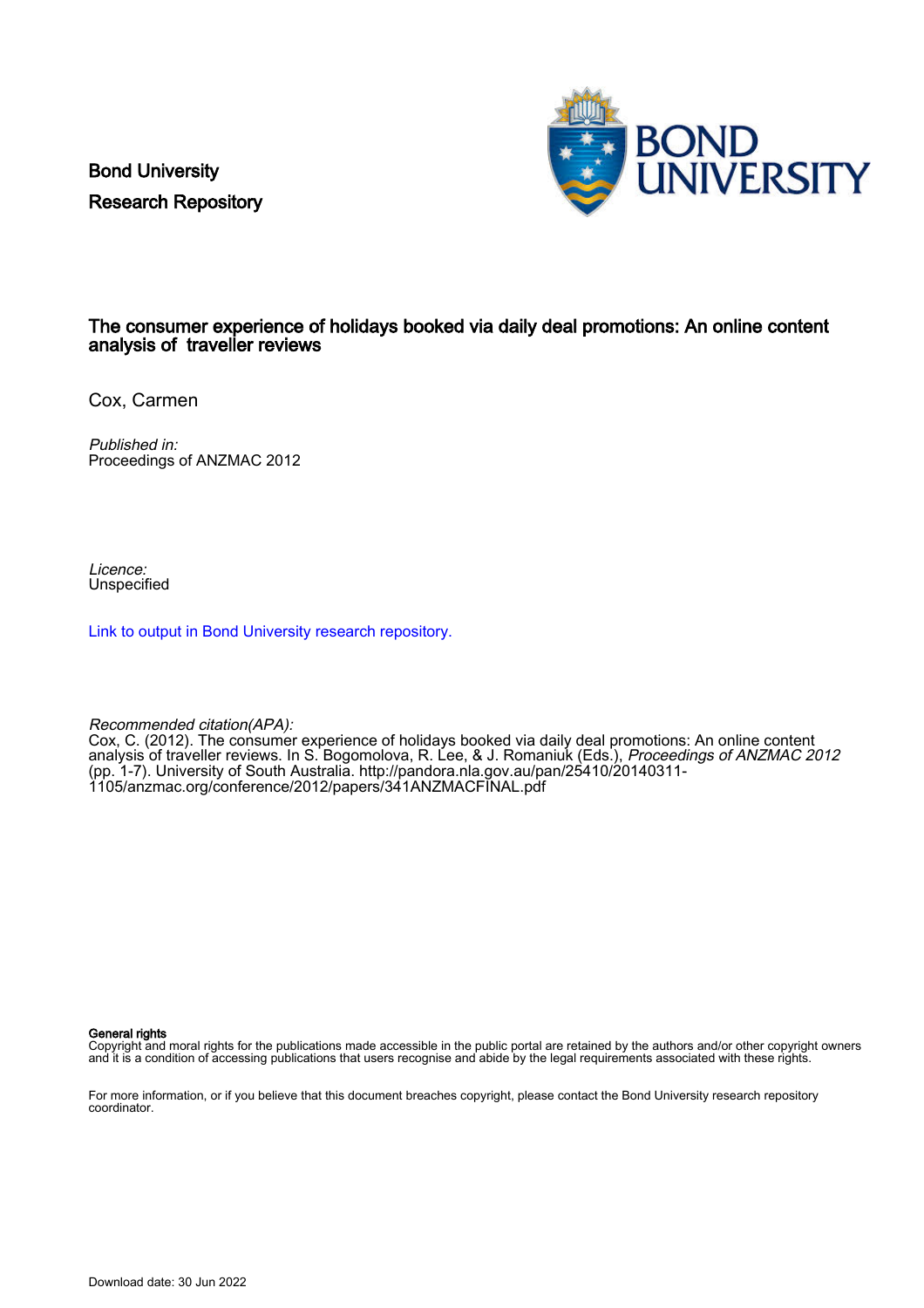# **Bond University [ePublications@bond](http://epublications.bond.edu.au?utm_source=epublications.bond.edu.au%2Fbusiness_pubs%2F571&utm_medium=PDF&utm_campaign=PDFCoverPages)**

[Bond Business School Publications](http://epublications.bond.edu.au/business_pubs?utm_source=epublications.bond.edu.au%2Fbusiness_pubs%2F571&utm_medium=PDF&utm_campaign=PDFCoverPages) and Business School Business School Business School Business School Business School

12-3-2012

# The consumer experience of holidays booked via Daily Deal promotions: An online content analysis of traveller reviews

Carmen Cox *Bond University*, Carmen\_Cox@bond.edu.au

Follow this and additional works at: [http://epublications.bond.edu.au/business\\_pubs](http://epublications.bond.edu.au/business_pubs?utm_source=epublications.bond.edu.au%2Fbusiness_pubs%2F571&utm_medium=PDF&utm_campaign=PDFCoverPages) Part of the [Tourism and Travel Commons](http://network.bepress.com/hgg/discipline/1082?utm_source=epublications.bond.edu.au%2Fbusiness_pubs%2F571&utm_medium=PDF&utm_campaign=PDFCoverPages)

# Recommended Citation

Carmen Cox. (2012) "The consumer experience of holidays booked via Daily Deal promotions: An online content analysis of traveller reviews" Australia & New Zealand Marketing Academy conference (ANZMAC 2012)..Dec. 2012.

http://epublications.bond.edu.au/business\_pubs/571

This Conference Paper is brought to you by the Bond Business School at [ePublications@bond](http://epublications.bond.edu.au). It has been accepted for inclusion in Bond Business School Publications by an authorized administrator of ePublications@bond. For more information, please contact [Bond University's Repository](mailto:acass@bond.edu.au) [Coordinator](mailto:acass@bond.edu.au).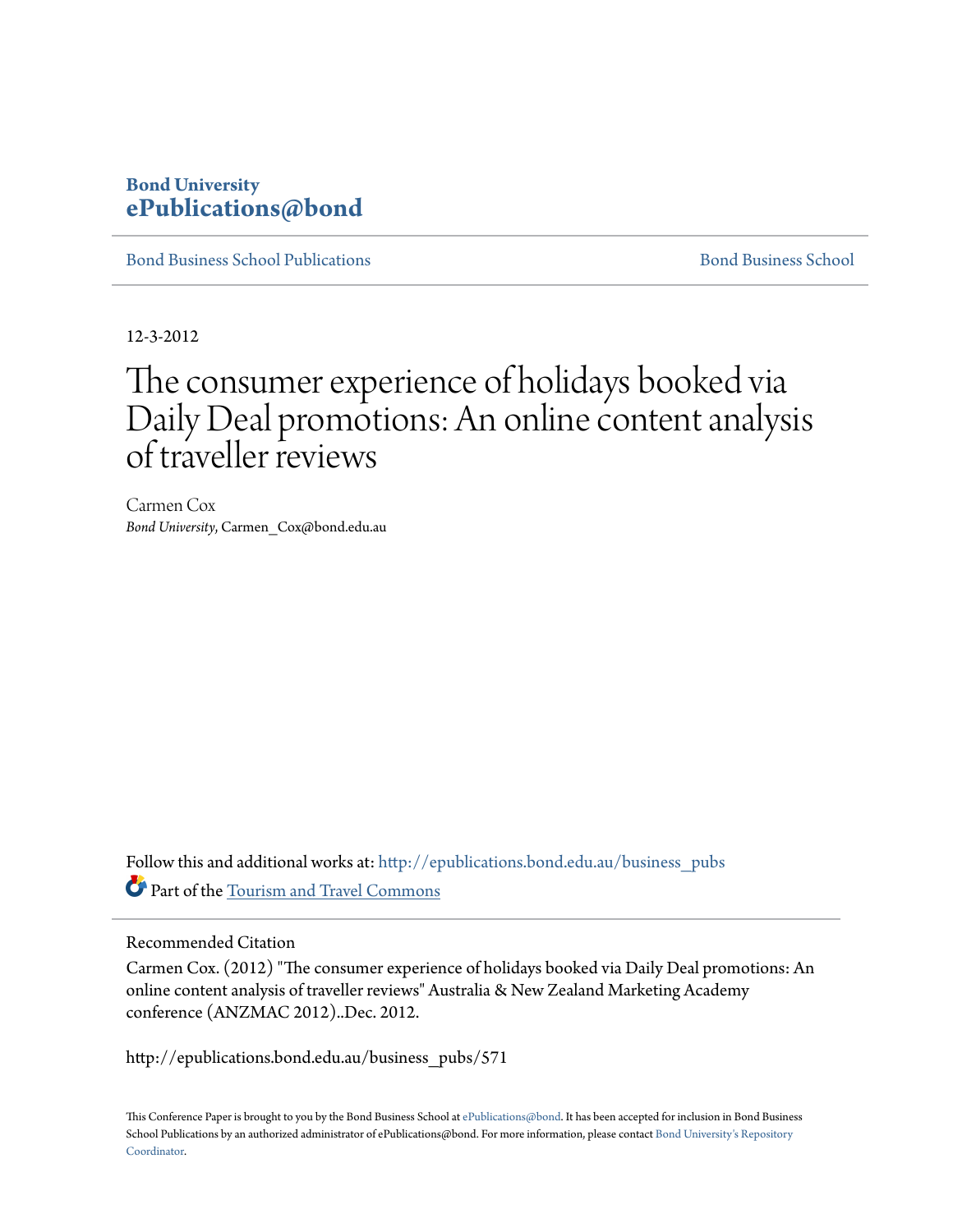## **The consumer experience of holidays booked via Daily Deal Promotions: an Online Content Analysis of Traveller Reviews**

#### Carmen Cox. *Bond University*. [ccox@bond.edu.au](mailto:ccox@bond.edu.au)

Keywords; daily deal, flash site, accommodation, traveller reviews, consumer experience

#### **Abstract**

While Daily Deal accommodation promotions through sites such as LivingSocial, Groupon, Scoopon, Ouffer and Cudo have become increasingly popular amongst industry operators and travellers alike, there is limited research about the extent to which they satisfy the end-users expectations. Consumers" self-reported evaluations of accommodation promotions sold through Daily Deal sites are analysed in this paper based on a content analysis of more than 500 online reviews submitted to TripAdvisor® by travellers who had purchased a "daily deal voucher" to be used across a variety of Australian properties. The results find that while the majority of reviewers rated their stay experience positively and that many recommend the property to others, their own return was questionable without a similar deal.

#### **Introduction**

This paper explores consumer response to the rapidly increasing use of "Daily Deal" or "Social coupon" sites to promote accommodation businesses. For tourism operators, promotion of "deals" through sites such as Groupon, Living Social, Cudo and Scoopon have become increasingly popular in part due to the targeted distribution which they allow, typically to the domestic market (Australian Tourism Data Warehouse, 2012). Other reasons identified for the growing popularity of these deal sites include the value which they claim to deliver to the consumer (Kumar & Rajan, 2012); the rise of social media as a travel distribution channel (Hvass & Munar, 2012; McCarthy, Stock & Verma, 2010); and the opportunity they provide to the tourism industry to fill slow demand periods, particularly in difficult economic times (ATDW, 2012). Whether or not their engagement with Daily Deals will be successful for accommodation businesses, ultimately relies on the consumer experience of the actual consumption of the deal (i.e. the 'stay') being positive (Zeithaml  $\&$ Bitner, 2000). The lack of research regarding the consumer experience of accommodation properties sold through daily deals underpins the focus of the current study.

#### **Literature Review**

A Daily Deal is ultimately a form of coupon. The act of purchasing and subsequently redeeming an online "daily deal", otherwise known as "social coupon", can be compared to the traditional use of coupons as a form of promotion used by businesses to entice purchase at a discounted price. Jung & Lee (2010) note the importance of couponing to businesses today, particularly in recent times of economic downturn. Traditional coupons have been found to suffer from lower than expected redemption rates in some cases as consumers wish to avoid the social perception of being viewed as "cheap" or "stingy" (Ashworth, Darke & Schaller, 2005). The success of coupon promotions has been found to hinge on the value proposition presented to the consumer, with significant discounts which are clearly transparent positively influencing their success (Hendersen, 1985; Jung & Lee, 2010). Online coupons, such as daily deal promotions, are particularly appealing to consumers as they reduce the time and effort required to secure a service from which they still expect the same level of quality despite having purchased at a greatly reduced price (Fortin, 2000). Jung & Lee (2010)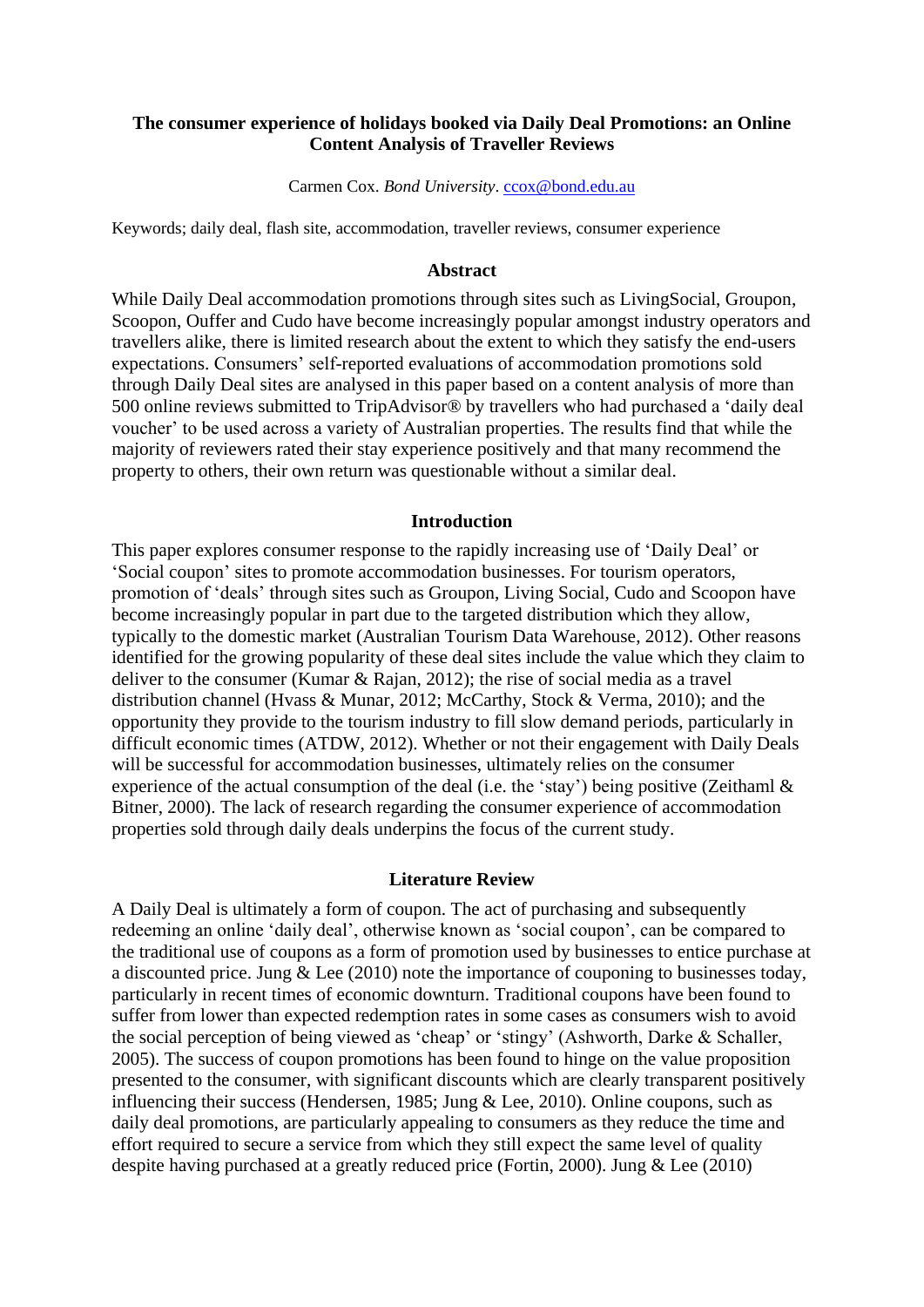compared the redemption rates of traditional versus online coupons, concluding that online coupons have a higher rate of uptake as they can be more effectively distributed to a business"s ideal target consumer. While the redemption rate is an important indicator of coupon success or failure, equally important, but lesser researched, is the actual consumers" post purchase evaluation of the product or service promoted via the deal. While the reasons explaining the popularity of daily deals within the travel sector are well established, the consumer"s post-consumption evaluation of service experiences purchased through this form of promotion is not yet well understood. For tourism operators, part of the rationale used by daily deal providers to encourage their participation is the claim that new customers will be attracted to purchase and experience their services and they may subsequently become repeat customers and/or pass on positive word of mouth (McCormack Beaty, 2011). As service quality theory suggests, a significant influence on the customer's evaluation of any purchase following the consumption experience is how well the actual experience meets or exceeds the expectations which were set by the promotions used to sell the service (Oliver, 1977; Zeithaml & Bitner, 2000). For consumers of accommodation daily deals, this ultimately means their overall evaluation of the "stay" will be intertwined with their perceptions of the value of the deal purchased and how well the experience provided by the tourism operator lived up to the deal benefits promised.

Few academic studies have yet explored the growing phenomenon of daily deal/social coupon sites. One of the few published studies is that of Kumar & Rajan (2012) who analysed the financial outcomes of selling via social coupons across three businesses, one of which was an ethnic restaurant. They concluded that while increasingly popular as a marketing strategy for businesses, social coupons do not necessarily deliver the promise of ensuring new customer acquisitions and profitable outcomes. Dholakia (2011) also investigated the financial implications of daily deals, through surveys of businesses that had participated in them, and concluded that the benefits may not be as strong as those portrayed by deal site providers, unless businesses are quite strategic in the way they time, price and package the "deal". Both studies were conducted from the supply side perspective and neither considered the specific case of accommodation deals. The most directly relevant published research to date is that by Kimes  $\&$  Dholakia (2011) which investigated customers' attitudes towards restaurant daily deals. The results of a survey of more than 900 U.S. restaurant patrons found that the benefits of offering a social coupon generally outweigh the reported disadvantages, which included offering discounted deals to existing customers who would otherwise be willing to pay full price. It is clear that research has yet to establish how consumers feel about accommodation daily deals. Given the paucity of studies to date in the area, this paper explores the following questions:

- What are the post-visit evaluations (both positive and negative) of consumers who have purchased accommodation through Daily Deals?
- What are the future business implications of Daily Deal guests for accommodation businesses?

# **Research Methods**

A qualitative analysis of travellers" experiences of accommodation Daily Deal purchases was conducted using content analysis of online travel reviews. At a time when obtaining satisfactory response rates via consumers surveys is increasingly difficult (Brancaleone & Chin, 2012), analysis of online review data provide market researchers with a wealth of rich, qualitative data posted by consumers to share their evaluations about products and services (Puri, 2007; Racherla, Connolly & Christodoulidou, 2011). The limitations of online reviews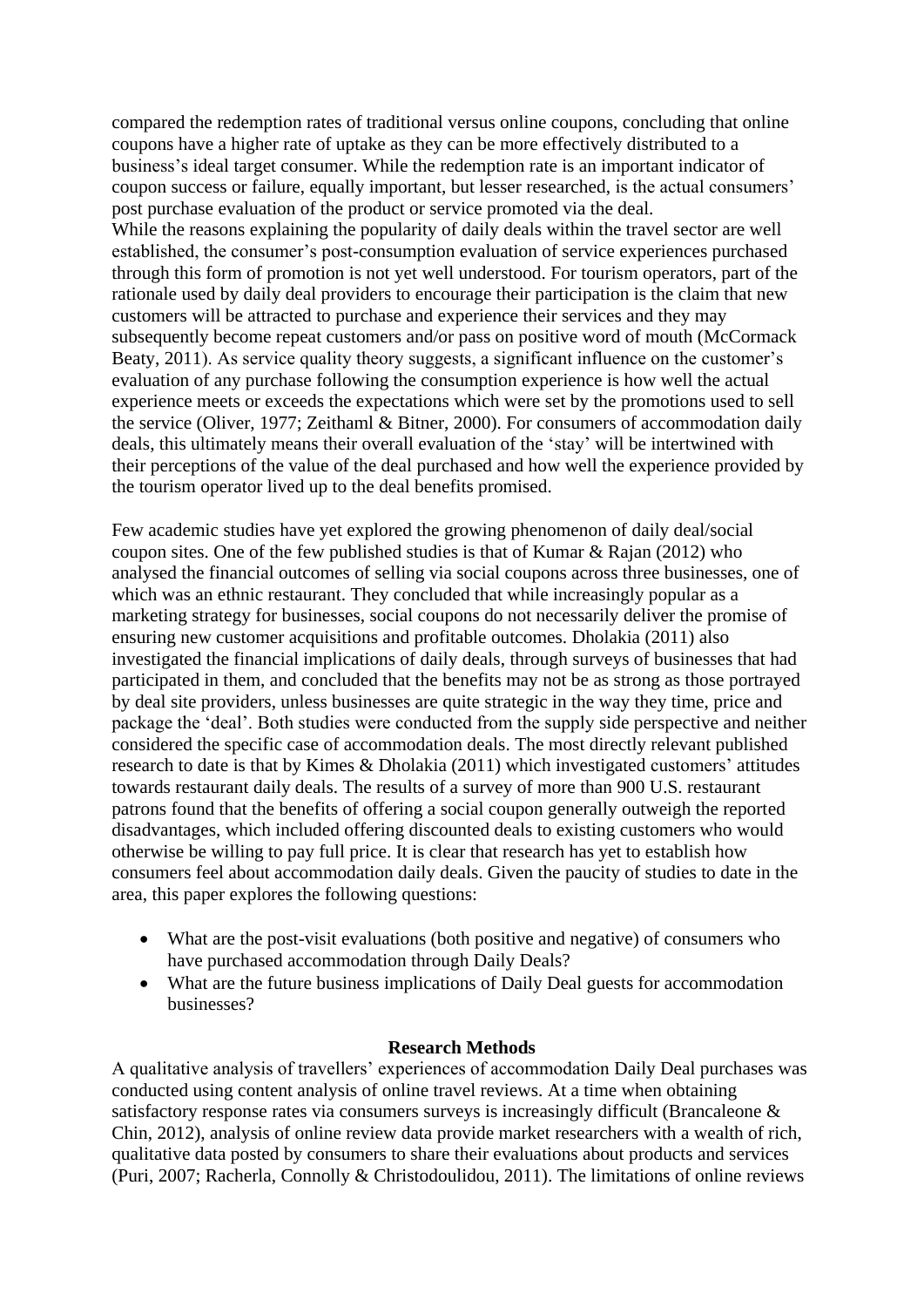as a source of data relate to the potential for bias in comments by consumers who feel either very positive or very negative about their travel experience (Racherla, Connolly & Christodoulidou, 2011). Reviews were sourced from the recognised leader in online reviews for the tourism industry, TripAdvisor® (Hensens, Struwig & Dayan, 2010). TripAdvisor®, the world's largest travel review site with more than 60 million reviews to date, has a number of strategies in place to minimise the potential for deceptive reviews, which makes it a valid source of consumer opinion (TripAdvisor®,2012).

An Australian based 'deal aggregator site', was used to identify 42 daily deal sites that promote accommodation deals in Australia. The names of all sites identified along with the generic phrases "daily deal", "online deal", and "online voucher" were used as search terms in TripAdvisor® to identify reviewers of Australian accommodation properties who had engaged in a Daily Deal promotion. The search identified 178 properties and 514 reviews from consumers who had stayed at these properties between November 2010 and May 2012. These reviews were entered into a database along with the star rating of the property; the overall rating of the property on TripAdvisor® (1 to 5 with 5 being the highest); the overall rating given by the individual reviewer on TripAdvisor<sup>®</sup> (also 1 to 5); and the reviewer's date of stay; travel party type; and region of origin (where known).

Content analysis was used to identify and code common themes and sub-themes (comments) reported by travellers that could be directly associated with the Daily Deal experience. Content analysis is a suitable technique as it allows the researcher to identify key themes or messages evident in textual data (Krippendorff, 2004). Generic comments made about the property which were not directly reflective of the Daily Deal promotion itself (e.g. "we had a lovely drive to get there......" or 'the kids loved the swimming pool...") were not included in the coding process. The data was manually coded into single themes and sub-themes (Gibbs, 2007) with multiple comments identified in many reviews, resulting in a total of 1,125 comments directly pertaining to the Daily Deal experience.

#### **Results**

Table 1 presents an overall profile of both the accommodation providers referred to in the online reviews analysed; the reviewers themselves and the overall review ratings given by reviewers who had stayed on a Daily Deal. In terms of the ratings given to properties, overall the reviewers included in the analysis do not appear to rate the properties experienced via Daily Deal stays (3.4 on average out of 5) significantly lower than either their overall TripAdvisor rating scores (3.6 on average) or their official star ratings (3.8 on average). Based on the sample reviewer's ratings, the spread of ratings given towards the properties reviewed is neither biased towards very positive nor very negative reviews.

|                                 | Category              | <b>Star Rating</b>  | <b>TripAdvisor Rating</b> |               | Reviewers' Rating   |  |  |
|---------------------------------|-----------------------|---------------------|---------------------------|---------------|---------------------|--|--|
| Property                        | star                  | <b>NA</b>           | NA                        |               | 13%                 |  |  |
| Characteristics                 | $2-3$ star            | 26%                 | 24%                       |               | 30%                 |  |  |
|                                 | $3.5 - 4$ star        | 53%                 | 62%                       | (only 4 star) | 32%                 |  |  |
|                                 | $4.5 - 5$ star        | 21%                 | 14%                       |               | (only 5 star) $25%$ |  |  |
|                                 | <b>Average Rating</b> | 3.8 <i>out of</i> 5 | 3.6 out of 5              |               | $3.4$ out of 5      |  |  |
| <b>Reviewer Characteristics</b> |                       |                     |                           |               |                     |  |  |
| Origin                          | Australia             | 86%                 | <b>Travel Party</b>       | Couple        | 56%                 |  |  |
|                                 | Overseas              | 3%                  |                           | Family        | 14%                 |  |  |
|                                 | Not stated            | 11%                 |                           | Friends       | 10%                 |  |  |
|                                 |                       |                     |                           | Not stated    | 20%                 |  |  |

Table 1: Accommodation Property & Review Characteristics (n=514)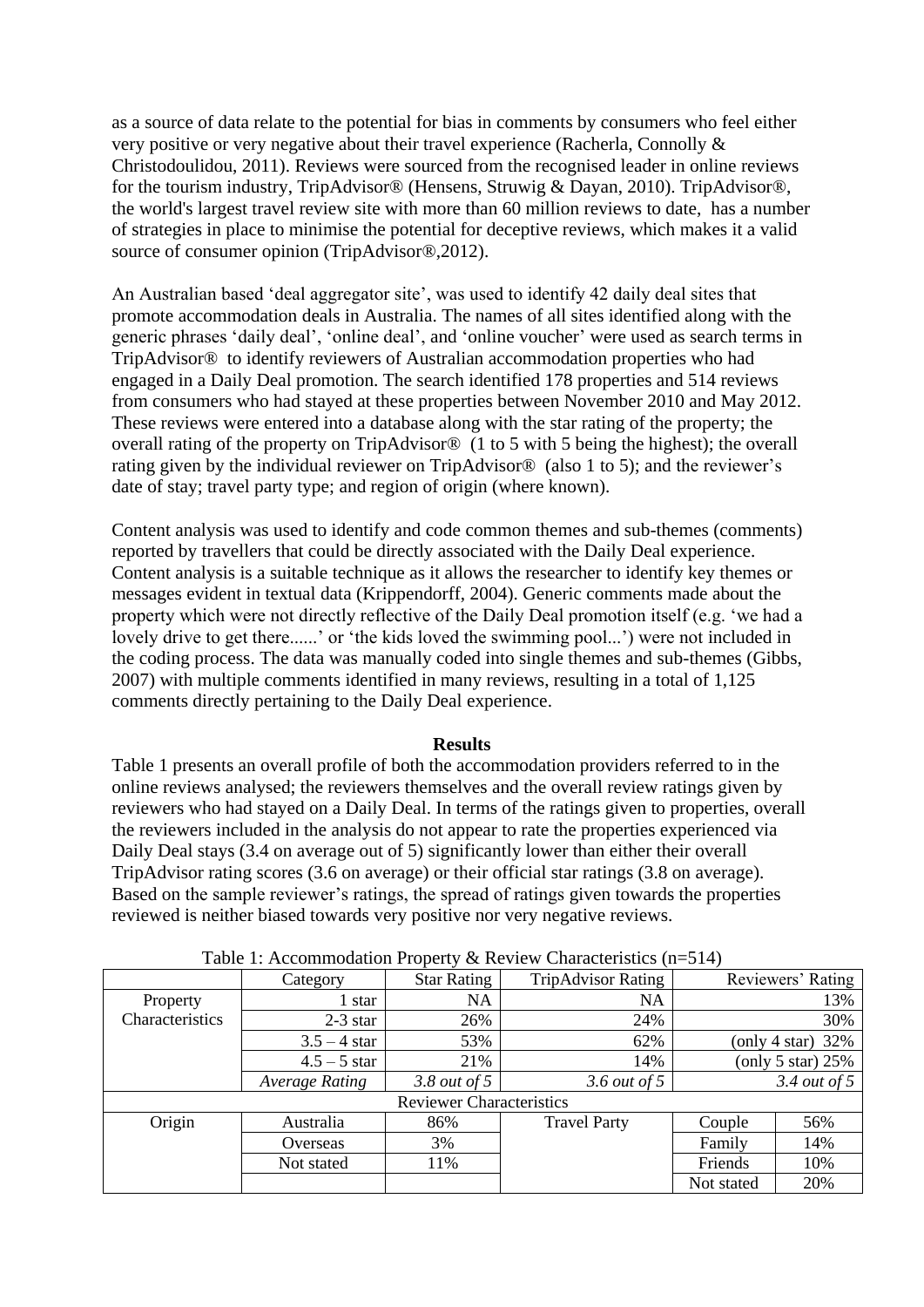The results of the content analysis identified 12 over-arching themes evident in the reviews analysed as shown for all properties and by star rating group in Table 2. The 12 themes are aligned to the various stages of the consumption process. There are no obvious differences in the relative prevalence of particular themes by property star rating, with comments about the overall stay experience on the deal being most common (found in 43% of all reviews), followed by value for money assessments associated with the deal experience (40% of all reviews).

| <b>Stage of Purchase</b>         | Theme                             | <b>ALL</b> | $2-3$ star | $3.5 - 4 star$ | $4.5$ to 5 star |
|----------------------------------|-----------------------------------|------------|------------|----------------|-----------------|
| Pre-Stay                         | Pre-stay expectations             | 10         | 8          | 11             | 8               |
|                                  | Booking experience                | 8          | 10         | 8              | 8               |
| <b>Actual Purchase</b><br>(Stay) | Deal Inclusions                   | 13         | 13         | 14             | 8               |
|                                  | <b>Room Quality</b>               | 12         | 8          | 14             | 10              |
|                                  | <b>Revenue Generation</b>         | 4          |            | 5              | 3               |
|                                  | Treatment – Guest Service         | 6          | 4          | 7              | 6               |
|                                  | The Deal Promotion                | 10         | 19         | 6              | 8               |
| Post-Purchase<br>Evaluation      | <b>Overall Evaluation of Stay</b> | 43         | 39         | 42             | 48              |
|                                  | Value for Money Evaluation        | 40         | 39         | 38             | 44              |
| Behavioural<br>Intentions        | <b>Future Intentions</b>          | 31         | 17         | 37             | 32              |
|                                  | Recommendations                   | 19         | 20         | 19             | 16              |

Table 2: Percentage of Reviews commenting on Theme by Property Star Rating

The twelve themes are broken down into sub-theme 'comments' which are presented as either 'positive' or 'negative' reflections on the Daily Deal experiences in Table 3. For those who commented on their 'pre-stay expectations', it is clear that a range of concerns were felt towards the promotion purchased, particularly for those who had subsequently checked online reviews about the property involved and found negative reviews. Others were simply dubious that the deal was too good to be true or that they may be treated as "second class citizens" because of the deal they purchased. The booking experience to redeem the deal was also an area of concern cited. Typical comments indicated that a room could not be booked with the accommodation provider for the dates preferred, with weekend availability being particularly problematic and, in some cases redemption of the deal could not be achieved. On the positive side, some reviews expressed pleasant surprise that there was no problem with the booking experience and in some cases the property went out of its way to allow the deal to be used outside of the advertised dates.

The three key issues regarding the stay itself related to the inclusions promoted within the deal; the quality of the room allocated; and the deal promotion itself. Comments regarding the deal inclusions were all negative and largely referred to the advertised inclusions not being honoured by the property or in many cases, inclusions were only given when requested by the guest. Those who did receive inclusions often commented that they were of poor/low quality, reflected in comments such as "...*Bought a [DealName] voucher - \$XXX for a 2 night stay. … The bottle of bubbly given to us was probably the cheapest swill you can find without going to Mexico. The "continental breakfast" was a few slices of cheap bread in a cardboard box...*" Others felt that the deal had provided misleading descriptions of inclusions. While some guests commented positively about the 'great inclusions' received, these were in the minority. Room quality was also reflected on clearly in some reviews, with both positive and negative comments comparing the actual room allocated to what had been promoted in the deal. Of particular note was a perception by some guests that because they purchased via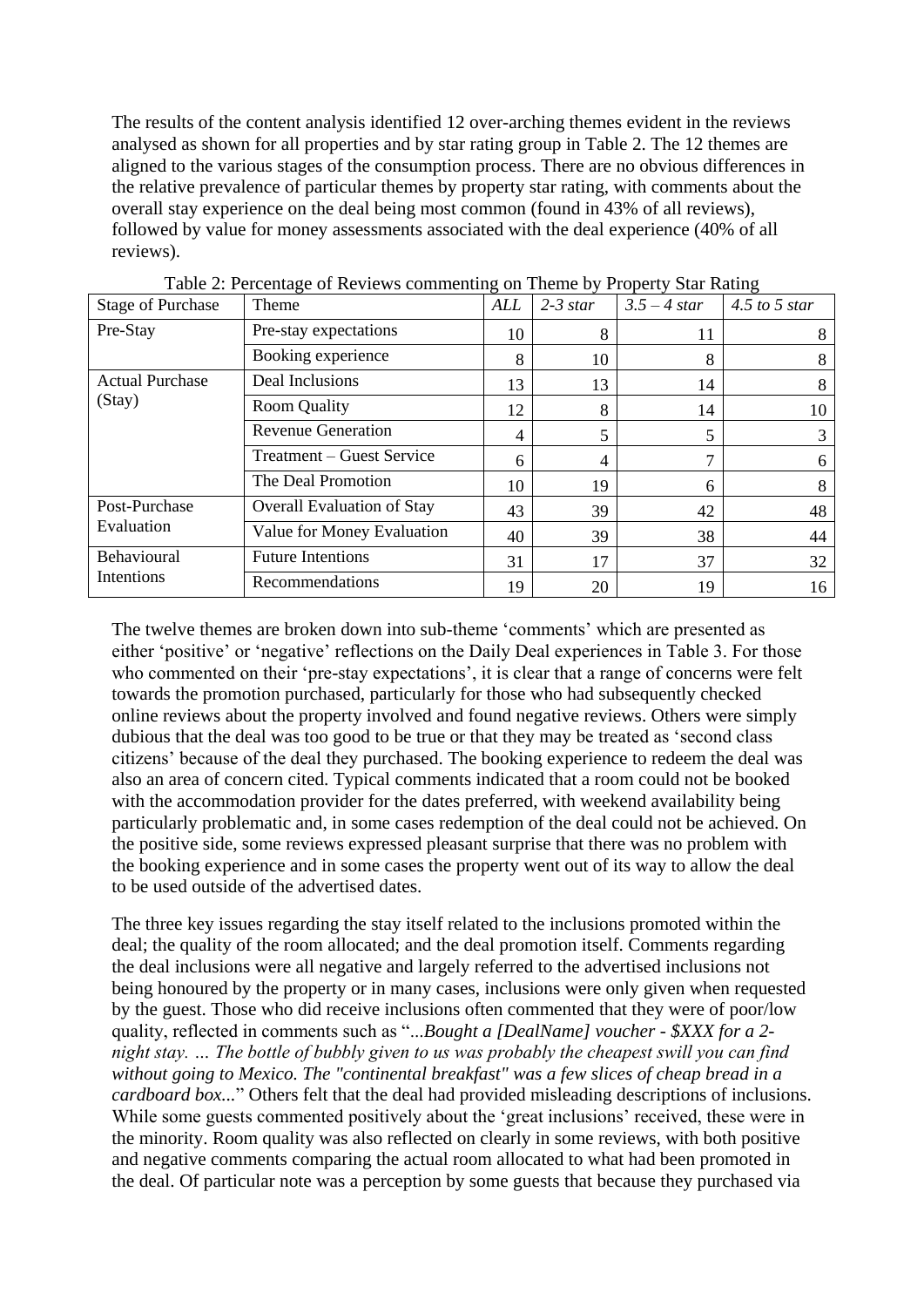the deal, they were given the worst possible room in terms of location within the property and/or the poorest room view. Some guests, however, reported that properties upgraded them beyond the room type purchased, free of charge at the point of arrival.

| <b>Negative Comments</b>                                                                | <b>Theme</b>                        | <b>Positive Comments</b>                                                 |  |  |
|-----------------------------------------------------------------------------------------|-------------------------------------|--------------------------------------------------------------------------|--|--|
| Worried about negative reviews                                                          | Pre-stay                            | High expectations about Deal                                             |  |  |
| Dubious/worried about deal                                                              | expectations                        |                                                                          |  |  |
| Low expectations<br>Expected second class treatment                                     |                                     |                                                                          |  |  |
| No expectations                                                                         |                                     |                                                                          |  |  |
| Unable to redeem deal                                                                   | <b>Booking</b>                      | Easy/Good booking experience                                             |  |  |
| Problems getting availability                                                           | experience                          | Bookings allowed outside of expiry dates                                 |  |  |
| Difficulty securing weekend availability                                                |                                     | Property phoned to confirm booking pre-arrival                           |  |  |
| Had to book a long time in advance<br>Booking was lost upon arrival                     |                                     |                                                                          |  |  |
| Terms/Conditions not honoured                                                           |                                     |                                                                          |  |  |
| Photos misleading                                                                       | <b>The Deal</b><br><b>Promotion</b> |                                                                          |  |  |
| False/Misleading advertising                                                            |                                     |                                                                          |  |  |
| Property overselling room types                                                         |                                     |                                                                          |  |  |
| Found a cheaper rate elsewhere                                                          |                                     |                                                                          |  |  |
| Needed to read the fine print carefully<br>Property not up to star rating promoted      |                                     |                                                                          |  |  |
| Inclusions not provided/honoured                                                        | Deal                                | Great inclusions/bonuses                                                 |  |  |
| Inclusions reluctantly given on guest request                                           | <b>Inclusions</b>                   |                                                                          |  |  |
| Inclusions could not be redeemed during stay                                            |                                     |                                                                          |  |  |
| Cheap inclusions                                                                        |                                     |                                                                          |  |  |
| Inclusions were misleading                                                              |                                     |                                                                          |  |  |
| Deal guests given poor room allocation<br>Room allocated was not as described on Deal   | <b>Room</b>                         | Room as expected                                                         |  |  |
| Guaranteed floor levels not provided                                                    | Quality                             | Good room view (unexpected)<br>Room better than expected                 |  |  |
|                                                                                         |                                     | Received room upgrade FOC on arrival                                     |  |  |
| Poor service due to influx of Deal Guests                                               | Treatment /                         | Surprised to be treated so well as a Deal Guest                          |  |  |
| Staff did not understand the Deal                                                       | <b>Guest Service</b>                |                                                                          |  |  |
| Staff told guests not to expect more on Deal<br>Treated as second class citizen on deal |                                     |                                                                          |  |  |
| Deal Price OK - not worth full price                                                    | <b>Value for</b>                    | Great Deal - would pay full price promoted                               |  |  |
| Not worth the Deal Price Paid                                                           | <b>Money</b>                        | Great Value for Money Deal                                               |  |  |
|                                                                                         | <b>Evaluation</b>                   | Good Deal                                                                |  |  |
|                                                                                         |                                     | OK for the Deal Price Paid                                               |  |  |
| Disappointed/Dissatisfied                                                               | <b>Overall</b>                      | Awesome/Fantastic/Excellent stay                                         |  |  |
| Bad/Awful Stay/ Cheap and Nasty<br>Left early it was so bad                             | <b>Evaluation</b>                   | Enjoyable stay - All Good<br>Exceeded expectations/Pleasantly surprised  |  |  |
|                                                                                         | of Stay                             | Average/OK/Met expectations                                              |  |  |
| Will not return                                                                         | <b>Future</b>                       | Already booked for another stay                                          |  |  |
| Will never buy accommodation Deal again                                                 | <b>Intentions</b>                   | Definitely return                                                        |  |  |
| Will not stay at any hotel in Brand again                                               |                                     | Hope to return                                                           |  |  |
|                                                                                         |                                     | Would return - preferably with Deal<br>Would return - but only with Deal |  |  |
| Do not recommend/stay here                                                              | <b>Recommendations</b>              | Definitely recommend                                                     |  |  |
| Do not buy from this Deal Provider                                                      |                                     | Recommend                                                                |  |  |
|                                                                                         | <b>Revenue</b>                      | Extended stay – paid for extra nights                                    |  |  |
|                                                                                         | <b>Generation</b>                   | Paid extra to secure better room view                                    |  |  |
|                                                                                         |                                     | Paid extra to secure better room type                                    |  |  |

Table 3: Positive and Negative Comments about Accommodation Daily Deals by Theme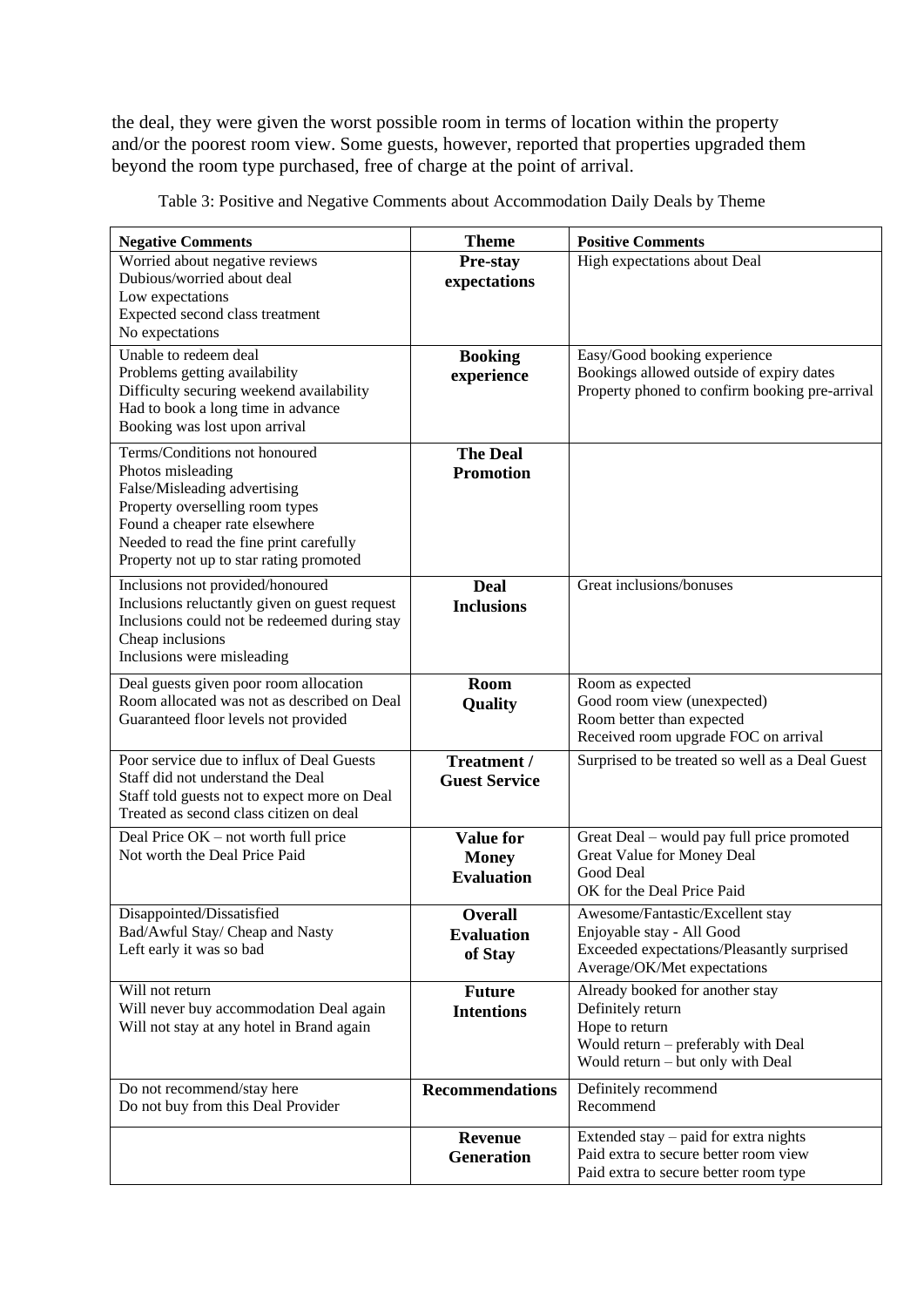Unfortunately, reference to the deal promotion itself within the reviews was not favourable for either the property or the Deal Provider. Comments such as *"…to market this place as a "Incredible retreat package" is disgusting and nothing short of a lie!..."* emphasised that for some guests these deals were viewed as blatant false advertising, reflecting badly on both service provider and promoter. As noted in Table 1, the reviewers' overall evaluations of their stay using the Daily Deal promotion was reasonably split between positive (57%) and negative (43%) ratings on TripAdvisor®. The comments found in the reviews supported this as shown in Table 3. Fourty percent of reviews made specific reference to "value for money". The majority (60%) of the comments made were positive, while the remaining 40% felt that the deal was either "just OK for the price paid" or that it was not worth the actual money paid. This latter point is concerning given the revenue management implications faced by deal providers when negotiating the value discounts which must be made available for the deal provider to agree to promote the property.

Possibly the most important issue surround Daily Deals for the accommodation sector, is the influence they have on future business. While the majority of comments about future intentions were positive (60%), suggesting that consumers would definitely or hopefully return again, a portion of these potential repeat guests stated clearly that this would be contingent on a similar priced deal being on offer. Ultimately the remaining comments suggested repeat visits would not occur for these properties and, in some cases, the guests' experience of the deal would even influence them not to stay at another property in the same brand or chain. Such extreme views were, however, in the minority. The word of mouth potential, at least according to their online comments, is shown to be very evenly split between those who would recommend the property favourably (55%) and those who would advise others not to stay (45%). As recommendations were actually only explicitly stated in 1 in every 5 reviews (see Table 2), the more concerning result here is that many reviewers present an ambivalent position in their reflections, neither recommending nor advising against others to stay. One final theme that is relevant from a revenue management perspective for accommodation providers, is that of potential upsell or additional "revenue generation" resulting from Daily Deal promotions. While possibly occurring, but not actually stated in the majority of reviews, only a minority (4%) of reviews showed evidence of the 'upsell' potential of the deals promised by daily deal providers. One reviewer commented, *"we went on a deal … we loved this place and stayed 4 nights instead of the original 2*….". In the context of accommodation, reported incidences of extended lengths of stay through the purchase of additional nights; upgrading at a cost for better room types or more appealing room views were somewhat limited.

#### **Discussion and Conclusion**

The exploratory results presented in this paper highlight a number of positive and negative experiences reported by consumers who have experienced an accommodation stay sold via a daily deal promotion. The results highlight that while some positive outcomes are experienced by guests that flow on to positive word of mouth recommendations and future return intentions, there are many aspects of daily deal promotions which are not capitalised on by the service provider. These include the treatment of daily deal guests and the delivery of package inclusions which are deemed to be equivalent to the value promised through the deal promotion. The implications for the accommodation industry are challenging as they highlight the dilemma of delivering a high quality service experience to entice guests to become attached to the property for future visits while ensuring an adequate profit margin is made by daily deal stays, albeit with a minimised revenue contribution. The limitations of the method adopted in the current study pertain to the reliance solely upon self-reported views by people who chose to write a review of their daily deal experience via TripAdvisor®. As such,